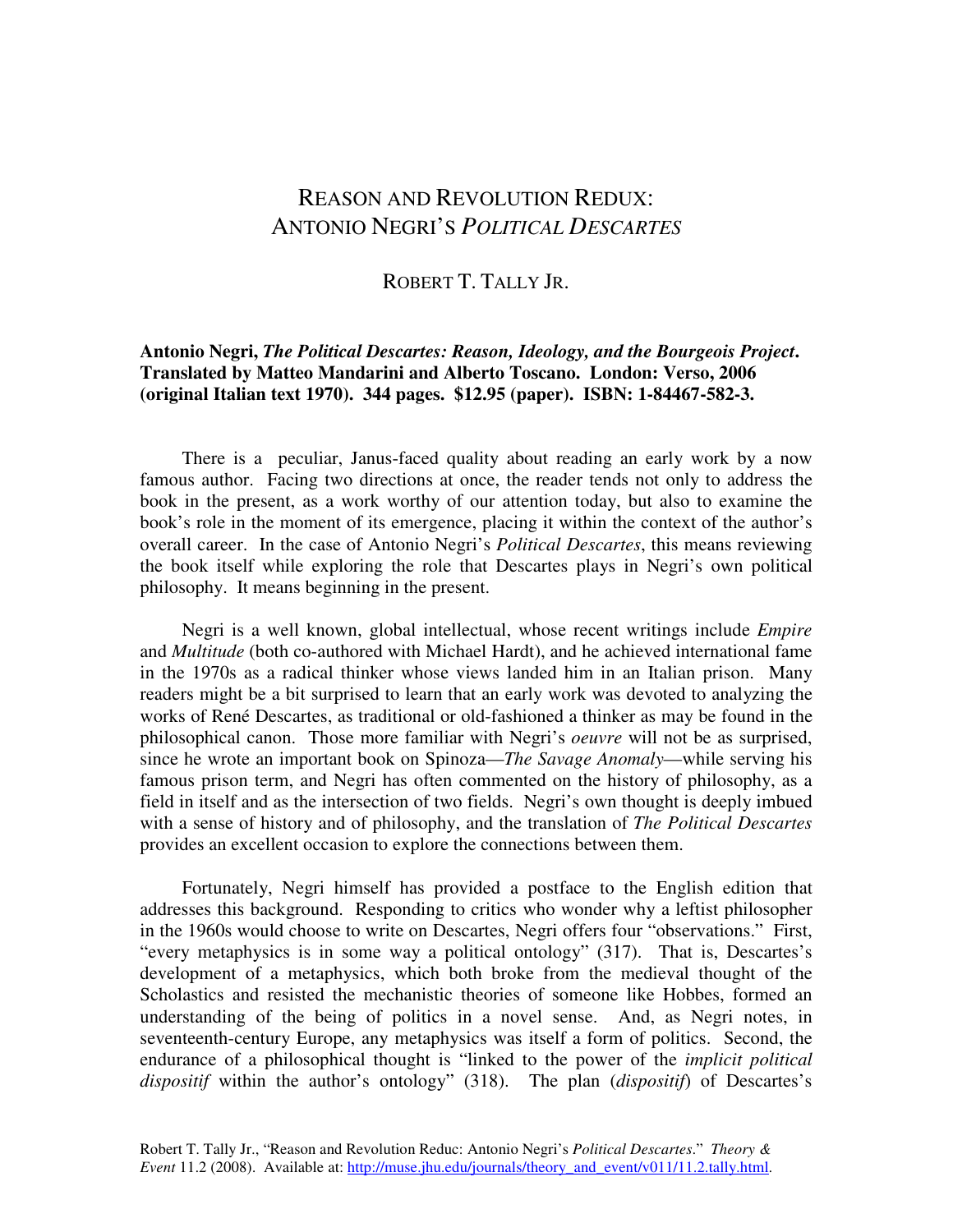thought, so influential on subsequent centuries of French (and Western) philosophy, allows us to study the historical evolution of bourgeois power. The Cartesian model is thus essential for understanding the ideology of the modern world. Third, "archaeological consideration of a philosophical stance can be traversed by *different genealogies*" (318–319). Thought is constituted not only by continuities but also by choices, breaks, and contradictory movements. Descartes's establishment of a rational political order occurs within a context of shifting alternatives. Fourth, and finally, Negri observes that "a political ontology of the past (in this instance Descartes's) can be usefully contrasted with the current state of affairs" (319). In other words, a study of Descartes's thought and time enhances our ability to understand our own.

 The last aspect may be most important for Negri. Amid the crises, political and philosophical, of the sixteenth century, Descartes stood on the threshold of the modern world. The emergent bourgeoisie of the seventeenth century attempted to confront the power of the monarchy and aristocracy, to forge a new spirit of capitalism, and radically to restructure society. Negri maintains that the global proletariat (i.e., the *multitude*) is in the same position today. The similarities go further: Descartes lived through the epoch of the emergence of the modern state, whereas "we are in an interregnum between the old forms of capitalist government and the new ones of a global governance, which are seeking an effective definition" (320). The revolutionary bourgeoisie of the seventeenth century and the global proletariat today face grave crises: "the Thirty Years War lies at the basis of the Absolutist reaction against the bourgeois revolution, in the same way that 'pre-emptive war' lies at the basis of the capitalist reaction against the revolution of the global proletariat" (321). The reactionary movements of "re-feudalization" then, and privatization of public assets now, provides yet another parallel. And, Negri concludes, both periods witness "the collapse of the ideological model that had nourished the first revolutionary insurgencies, accompanied however by the persistence of the unstoppable and irreversible productive and social force of the new historical subjects" (321). By drawing these historical parallels between Descartes's time and our own, Negri makes the case for a *genealogical* (in Foucault's sense) approach to the history of ideas: a history which is also a history of the present.

 Intriguing as it is to compare the mid-seventeenth-century to the early twenty-first, it also seems a bit of a stretch. Negri's postface appears to shoehorn his earlier work on Descartes into a theoretical framework—set forth in *Empire* and *Multitude*—that he espouses now. The translators' introduction, "Antonio Negri and the Antinomies of Bourgeois Thought" (borrowing a title from Georg Lukács's famous essay), goes even further, comparing Negri's views—though surprisingly few from *The Political Descartes* itself—to the recent work of Slavoj Žižek and Alain Badiou. The attempt to make this 1970 dissertation appear timely in 2006 makes their argument seem forced. The fact that *The Political Descartes* really *is* a dissertation, written (as Negri notes) "for an academic qualification and submitted to the judgement of a committee of university colleagues" (317), is another blow its relative hipness; there are over 700 footnotes, for example, and many are lengthy expositions taking up more space on the page than the main text.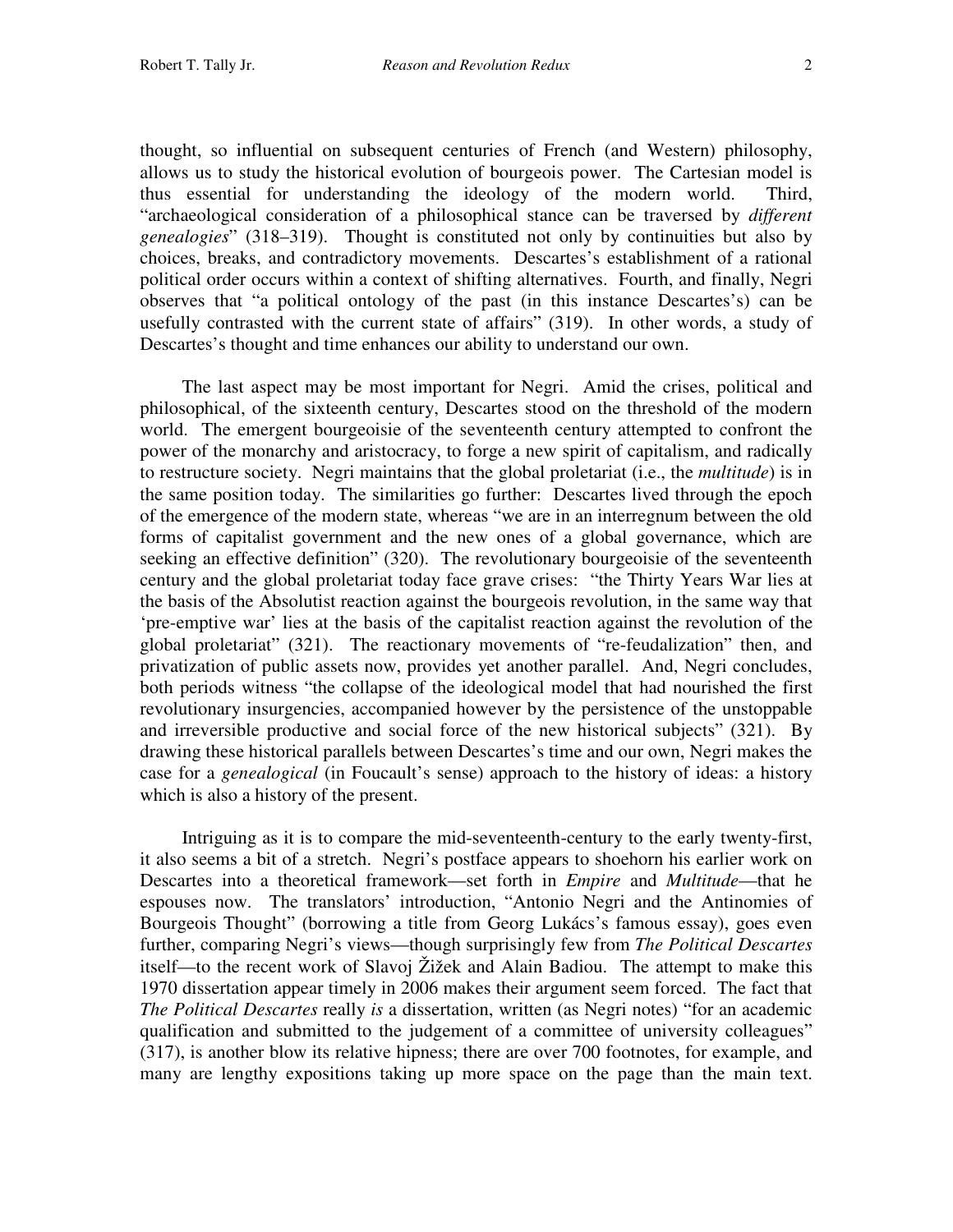However, for all of that, Negri's central notion that Descartes produced a "reasonable ideology" consistent with the needs of a revolutionary bourgeoisie does provide an opportunity for an interesting rereading of Descartes's philosophy, and that rereading is accomplished effectively in the pages of *The Political Descartes*.

 Negri begins by analyzing Descartes's use of metaphor, which Negri finds distinct from the baroque usage of some of Descartes's contemporaries. Descartes's many metaphors for philosophy—taking a straight path through an otherwise tortuous forest trail, establishing the foundations of truth upon which to erect a well-built house, analyzing the world's interdependent elements like a careful watchmaker, and so on reveal a sense of the world as rational and coherent. As Negri puts it, Cartesian metaphor "relies on a measured argumentative order, which bears no relation to that rupture of existential mediation that the baroque imagination always demands" (29). Descartes's use of metaphor undergirds a profoundly humanist order in which the system of nature and the system of man's apprehension of it (thought) go hand in hand. The world "is itself metaphorical, the exposition of a human plan" (53). Combining an analysis of Cartesian metaphor with a biographical inquiry, Negri holds that the early Descartes was a Renaissance humanist. This humanism quickly becomes visible as a cultural phenomenon with distinct civil and political effects. As Negri will argue, the "new science" of Descartes (and Galileo, *inter alios*) posits a philosophical and cultural horizon that metaphorically calls for a general equivalence between the elements of the universe (and between mind and body). The "ideological horizon […] presides over the conquest of the world by a new class. This class regards general equivalence as the precondition for its own advance, for the interchangeableness of roles, and for the possibility of the destruction of all obstacles to its own growth" (74). Thus, in the metaphors used by Descartes to understand the world and the mind, Negri finds the revolutionary bourgeoisie, dramatically taking the stage in world history.

 Negri continues his biographical and philosophical analysis by showing how Descartes's own physical "separation" from Paris—i.e., his move to the Netherlands paralleled the "metaphysics of separation" in his thought. In the 1620s, Descartes seemed to move away from his Renaissance belief in nature as a system of immutable laws to be mastered, and began to suspect that the powers of God could be separate from the scientific or natural order of things. In what looks almost like a crisis of faith (that is, of his earlier faith in the general equivalence between science and reality), Descartes is willing to assert that, for example, if God wanted to, He could make it so all radii of a circle *were not* equal. Although a natural enough view of an omnipotent God, this admission appears to be a retreat from the triumphant humanism and scientific spirit of the Renaissance. Negri associates this philosophical defeat with the economic and political crises of the early 1620s, namely, the outbreak of the Thirty Years War and the larger European financial panic. Here emerges the Baroque, which Negri defines as a sensibility consisting in "the tension between the awareness of the severe, implacable defeat of the Renaissance, on the one hand, and the always re-emerging nostalgia for that experience on the other" (115). Negri concludes that, "confronted with the crisis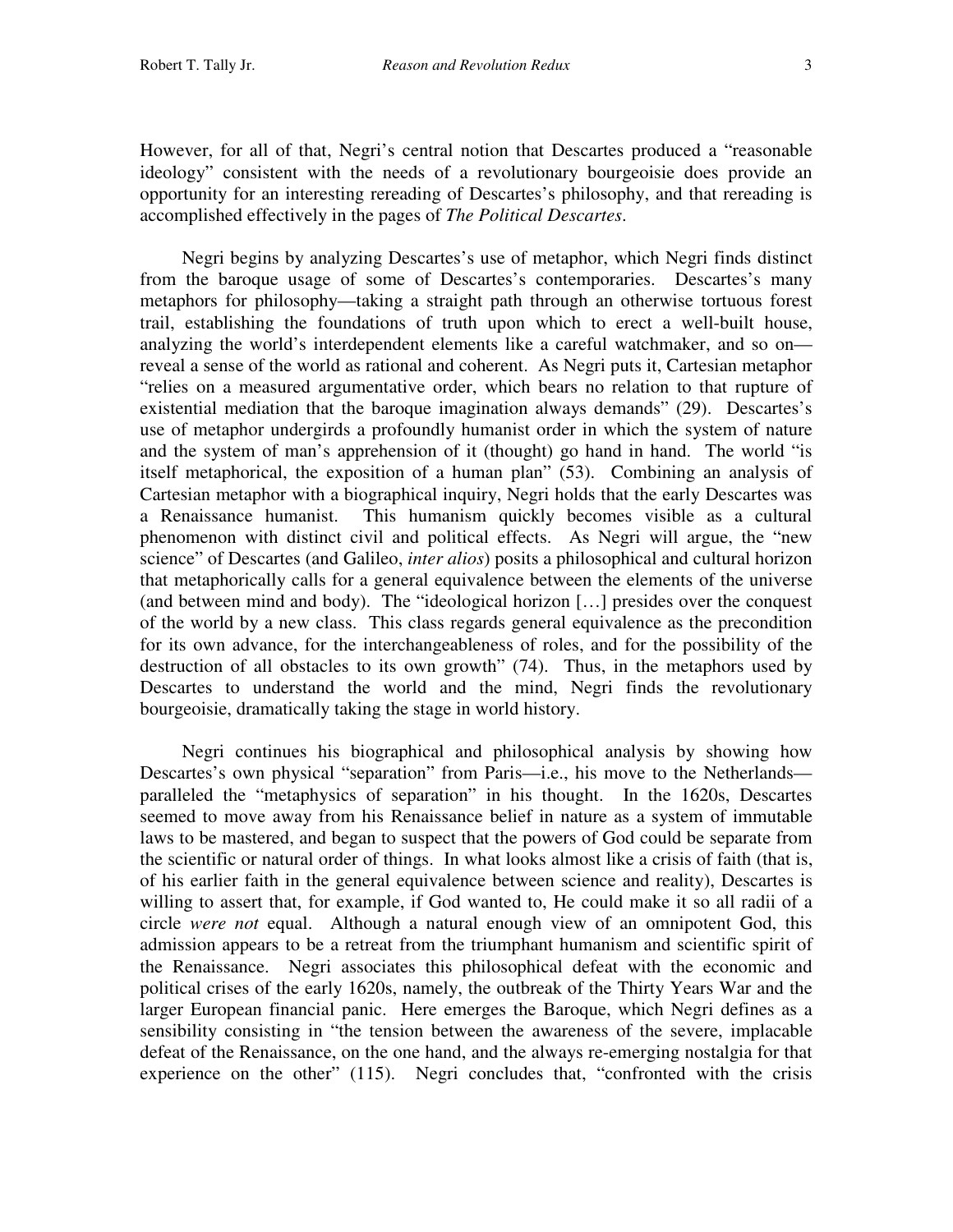provoked by its own development, the bourgeoisie responds by disavowing the more extreme consequences of what it had hoped for, demanding instead assurances about what it had already achieved" (117). That is, the revolutionary fervor must be tempered in the face of crises that risk all the previous gains. This is true in philosophy and science, no less than in politics, and Descartes abandons his earlier humanism and pursues a new philosophical path. Or, in Negri's phrasing, "Once the revolution is over, the war of position begins" (155).

 This is where Descartes discovers the notion of radical doubt that eventually leads him to the *cogito*, the connection of thinking and being that typifies his philosophy. Quoting from the *Discourse on Method*, Negri notes that, "with the failure of the Renaissance experience behind him—when the world of the senses, philosophy, and experience is internally separated, derealized, and appears (or is) nothing but a dream— Descartes declares that: 'I resolved to pretend that all things that had ever entered my mind were no more true than the illusions of my dreams'" (171). By developing the formula, *I think, therefore I am*, Descartes carves a space outside of the world of experience, the world that the scientific humanism was to have conquered, and finds the true "reality" to be interior, solitary, and superior to the "false" world of experience. Upon this rock, the *ego*, Descartes will erect his entire system, of the soul, God, and the world. Negri points out, however, that Descartes has not somehow stumbled upon a way to resolve the crisis that led him to this point; he does not recover the losses earlier sustained. Rather, Descartes responds to the crisis by accepting it and by building a new system adequate to it. As Negri puts it, "The crisis does not result in a pacification with the world, but in the proposal of a world adequate to the self-limitation and autonomy of the subject"  $(173)$ .

 A political theory resting on individual authority and supremacy follows from this logic of separation and isolation. If, in his metaphysics, Descartes begins by eliminating anything exterior to himself (the "I"), and thereby builds the world up from that solitary foundation, it makes sense that Descartes's politics proceeds from the foundational fact of a single, individual subject—this time, that of the sovereign, figured as God. In the *Meditations*, Descartes begins by dismantling the world (through radical doubt) and then builds it up again on the foundation of the *cogito*. Negri finds in this process an allegory for the process that creates the bourgeois political philosophy:

the active and independent subject is characterized by its confrontation with the bewitched world of absolutism; the productive form of this separate existence projects its own class essence in the shape of absolute autonomy; the impossibility of politically possessing the world, of remaking it as real from its current bewitched state, is registered, but it is accompanied by the hope—the unflagging albeit restrained conviction—that the productive, social and cultural hegemony of the bourgeois class will find in absolute mediation the capacity to rebuild the world. (228)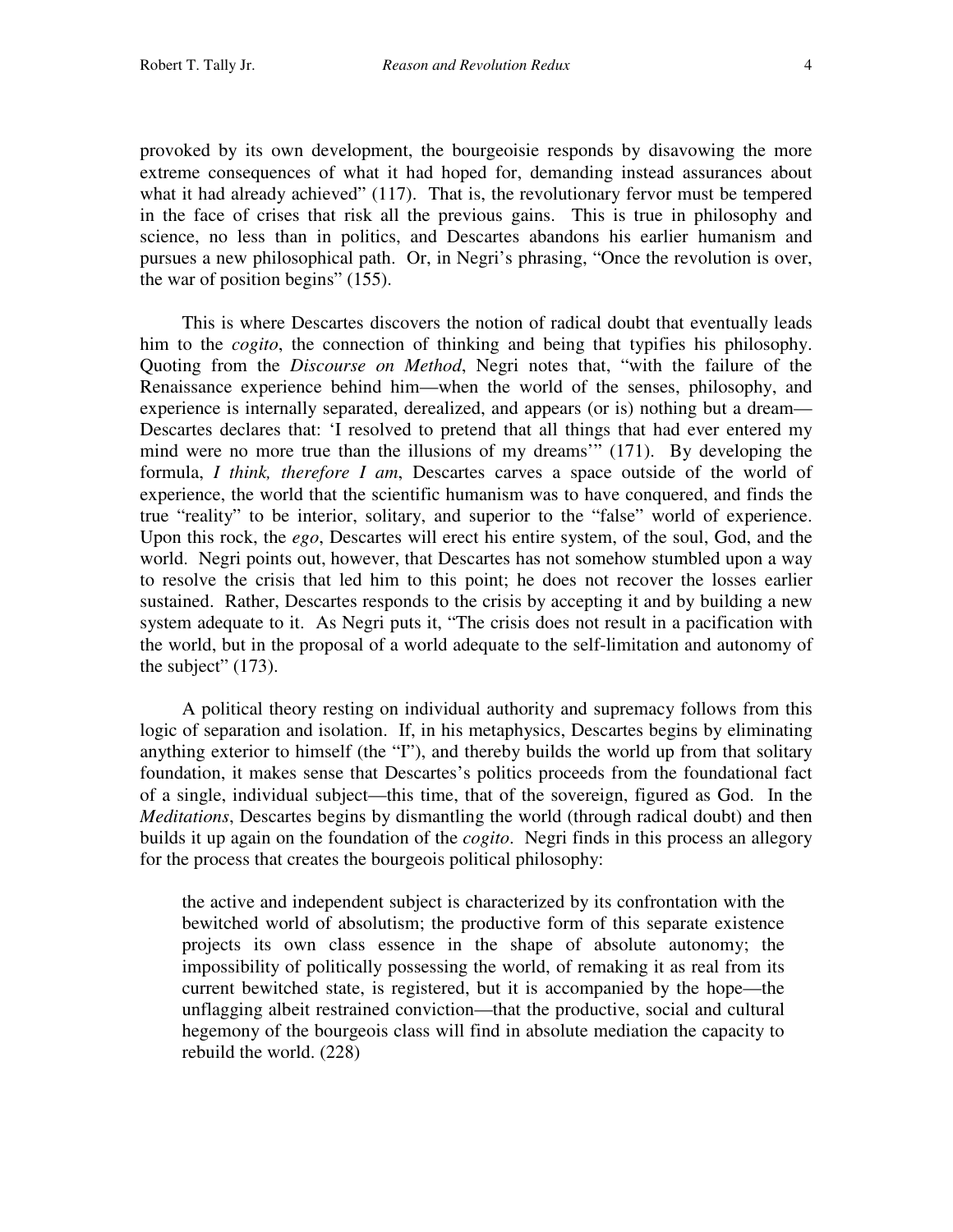Fascinating though this political allegory may be, it stretches credulity to argue that Descartes's meditations reiterate or figure forth the self-awareness of the emerging bourgeoisie. But then, perhaps, I do not know how to read properly, since Negri adds "If one knows how to read a text, one can see all of this in the *Meditations*" (229).

 Negri sums up his boldest assertion of this homology between Descartes's thinking and the emergence of the bourgeoisie as the true subject of history thus: in Descartes, "a metaphysics was constituted through the conclusive definition of the bourgeois class" (242). Descartes has often been called the "father of modern philosophy," and Negri wishes to extend this appellation to cover something like the modern world itself, viewed expressly as the world made modern by the emergence and eventual dominance of the bourgeoisie. For Negri, all modern philosophy follows from Descartes—extending to Spinoza, Leibniz, Kant, and Hegel—as the metaphorical exposition of this class. "Metaphysics continues to provide the metaphor for the emergence of the bourgeoisie as a class, the allusion to a project of reconquering a lived essence, of realizing a willed revolution" (315). In Descartes, Negri locates the principles, the "reasonable ideology," that shaped the modern world.

 Notwithstanding Negri's rather strident affirmations (e.g., "It is impossible to read the history of bourgeois thought, beginning with Descartes, in any other perspective than this one" [316]), his argument remains unconvincing. However, *Political Descartes* does provide an interesting rereading of the connection between Descartes's works and the historical period in which they were written. This book also provides insight into Negri's own philosophy, showing where his thought came from and how he developed a method (used to perhaps greater effect in *The Savage Anomaly* and other works) for analyzing philosophy and history in the context of a historical materialism of Marx and the post-Marx tradition. Negri's *Political Descartes* reveals the profound interconnectedness between metaphysics and politics, and displays Negri's own dexterity in combining broadly historical research with close reading of individual texts and careful analysis of ideas.

 Whether Descartes provided the appropriate philosophy for the emergent, revolutionary bourgeoisie, his ideas undoubtedly exerted profound influence over the future thought once the bourgeoisie had reorganized Western societies, causing all that was solid to melt into air. As a genealogical foray into understanding the earlier crisis in an effort to better prepare us to understand our own, *Political Descartes* offers an intriguing glimpse into a time when the categories of thought did not seem adequate to the task of grasping the changing world. Perhaps we, in our postmodern condition, can identify with Descartes on the cusp of a new world order of things. Rather than lionize (or demonize) Descartes as the founder of modern thought, we can sympathize with a mind struggling to find ways to think the present system.

 In his early treatise on Hegel, *Reason and Revolution*, Marcuse emphasized Hegel's concept of reason as powerfully real, embodied, the very stuff of history. For Hegel, the